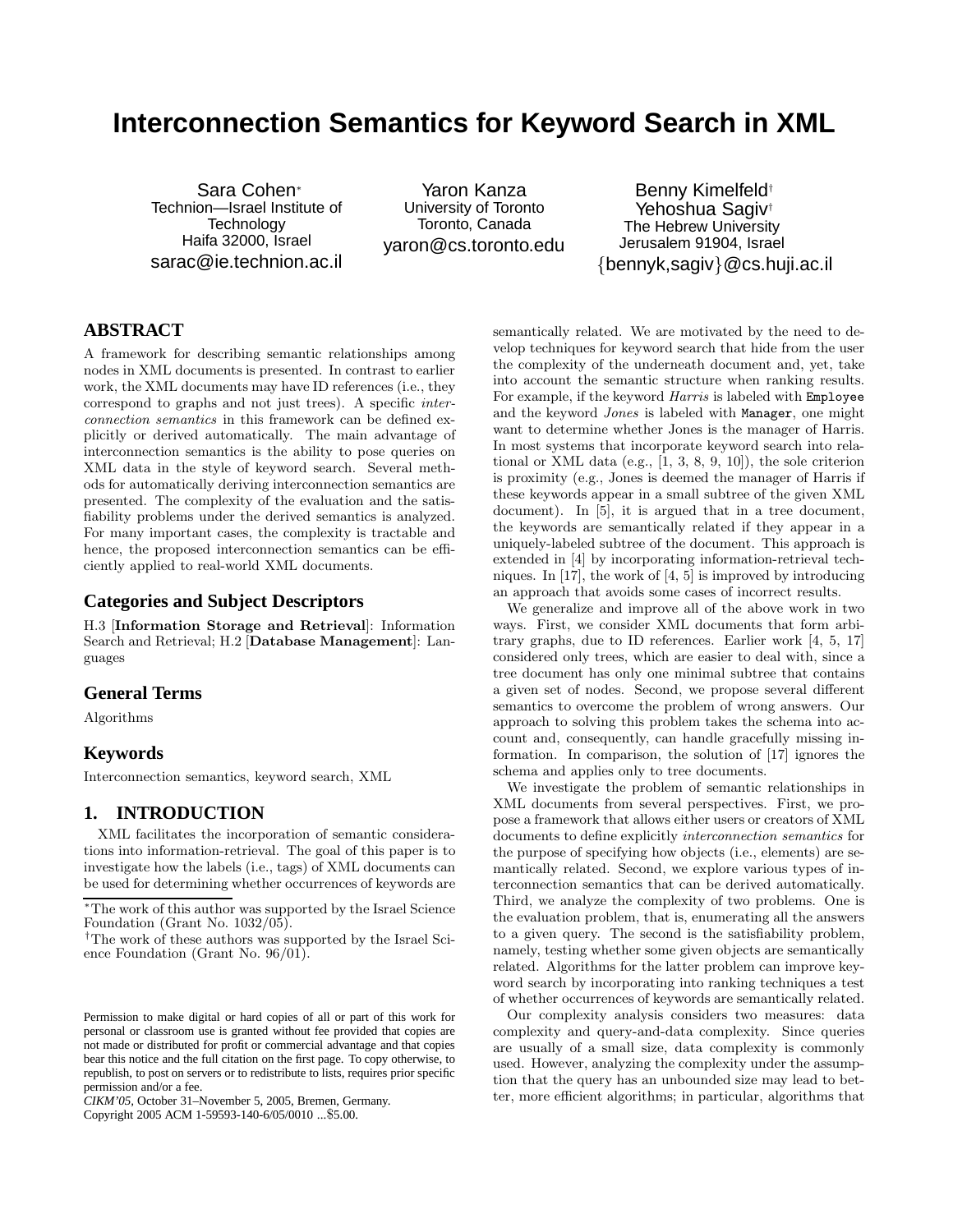

Figure 1: A document  $D_1$ 

generate quickly the first few answers—an important feature in keyword search.

The main contributions of this paper are as follows. First, we give a wide spectrum of interconnection semantics that apply to XML documents with ID references. In practical terms, these interconnection semantics differ in their efficiency and recall-precision tradeoff. Second, we provide an exhaustive complexity analysis, including algorithms for the tractable cases. We envision that these algorithms can be combined with information-retrieval techniques to yield powerful systems for keyword search in XML documents.

#### **2. PRELIMINARIES**

#### **2.1 Graphs and Trees**

A graph is a pair  $G = (V, E)$ , where V is a set of nodes and  $E \subseteq V \times V$  is a set of edges. A graph is either  $directed$ or *undirected*. We always denote an edge as  $(v_1, v_2)$ . If the edge is directed, then  $(v_1, v_2)$  is an ordered pair; otherwise, it is an unordered pair (i.e.,  $(v_1, v_2)$  is the same as  $(v_2, v_1)$ ).

A rooted graph is a directed graph that has a designated node  $r$ , called the *root*, such that every node  $v$  is reachable from r by a directed path.

We use two types of *trees.* A *rooted tree* is a rooted graph, such that for every node  $v$ , there is a unique directed path from the root to v. An undirected tree is a connected undirected graph without cycles (and without a root). Note that when we say "tree," we simultaneously refer to both types.

 $G' = (V', E')$  is a subgraph of  $G = (V, E)$ , denoted  $G' \subseteq$ G, if  $V' \subseteq V$  and  $E' \subseteq E \cap (V' \times V')$ . A rooted subgraph  $G'$ of a rooted graph G need not have the same root as G. A rooted subtree is a special case of a rooted subgraph. We also consider undirected subtrees of rooted graphs by ignoring the directions of the edges.

If  $G_1$  and  $G_2$  are subgraphs of G, we use  $G_1 \cup G_2$  to denote the subgraph that consists of all the nodes and edges of either  $G_1$  or  $G_2$ .

A rooted tree (respectively, undirected tree)  $T = (V, E)$ is *reduced* with respect to (abbr., w.r.t.) a subset  $U \subseteq V$ if it has no proper rooted subtree (respectively, undirected subtree) that includes all the nodes of U.

## **2.2 O-Graphs and L-Graphs**

An o-graph (and an o-tree) has objects as nodes. An object has an *object identifier* (abbr. oid) and is assigned a *label* and, possibly, a *value*. Figure 1 shows a rooted o-graph  $D_1$ , where integers are used for oid's, each node has a label, and all the leaves have values. If  $o$  is an object, then  $l(o)$  denotes the label of  $o$ . Similarly, if  $O$  is a set of objects, then  $l(O)$ denotes the set  $\{l(o)|o \in O\}$ . An o-tree is uniquely labeled if distinct objects do not have the same label.

An l-graph (and an l-tree) has labels as nodes. Figure 2 shows a rooted l-graph  $S_1$ , two rooted l-trees  $C_1$  and  $C_2$  and an undirected l-tree  $C_3$ . The l-trees  $C_1$  and  $C_2$  are reduced w.r.t. the set of labels  ${Email, Name}$ , and the l-tree  $C_3$  is reduced w.r.t. {Employee, Name} (and also w.r.t. some other sets of labels, e.g., {Employee, Name, Maintains}). Note that a label occurs (at most) once in an l-graph, but may have multiple occurrences in an o-graph.

A rooted o-graph D conforms to a rooted l-graph S if the following two conditions hold:

- $l(r)$  is the root of S, where r is the root of D, and
- If  $(o_1, o_2)$  is an edge of D, then  $(l(o_1), l(o_2))$  is an edge of S.

For example, the rooted o-graph  $D_1$  of Figure 1 conforms to the rooted l-graph  $S_1$  of Figure 2.

A rooted o-tree  $T$  is *isomorphic* to a rooted l-tree  $C$  if  $T$  is uniquely labeled, the labels of  $T$  are exactly the nodes in  $C$ , and  $T$  conforms to  $C$ . For example, the rooted subtree of  $D_1$ (Figure 1) that comprises objects 4, 5 and 6 is isomorphic to the rooted l-tree  $C_1$  (Figure 2).

For undirected trees, the condition about the roots is removed from the definition of isomorphism. That is, an undirected o-tree  $T$  is *isomorphic* to an undirected l-tree  $C$  if  $T$ is uniquely labeled, the labels of T are exactly the nodes in C, and for every edge  $(o_1, o_2)$  of T, the edge  $(l(o_1), l(o_2))$  is in  $C$ .

#### **2.3 Documents and Schemas**

A document is a rooted o-graph and a schema is a rooted l-graph. Figure 1 shows a document  $D_1$  and Figure 2 shows a schema  $S_1$ .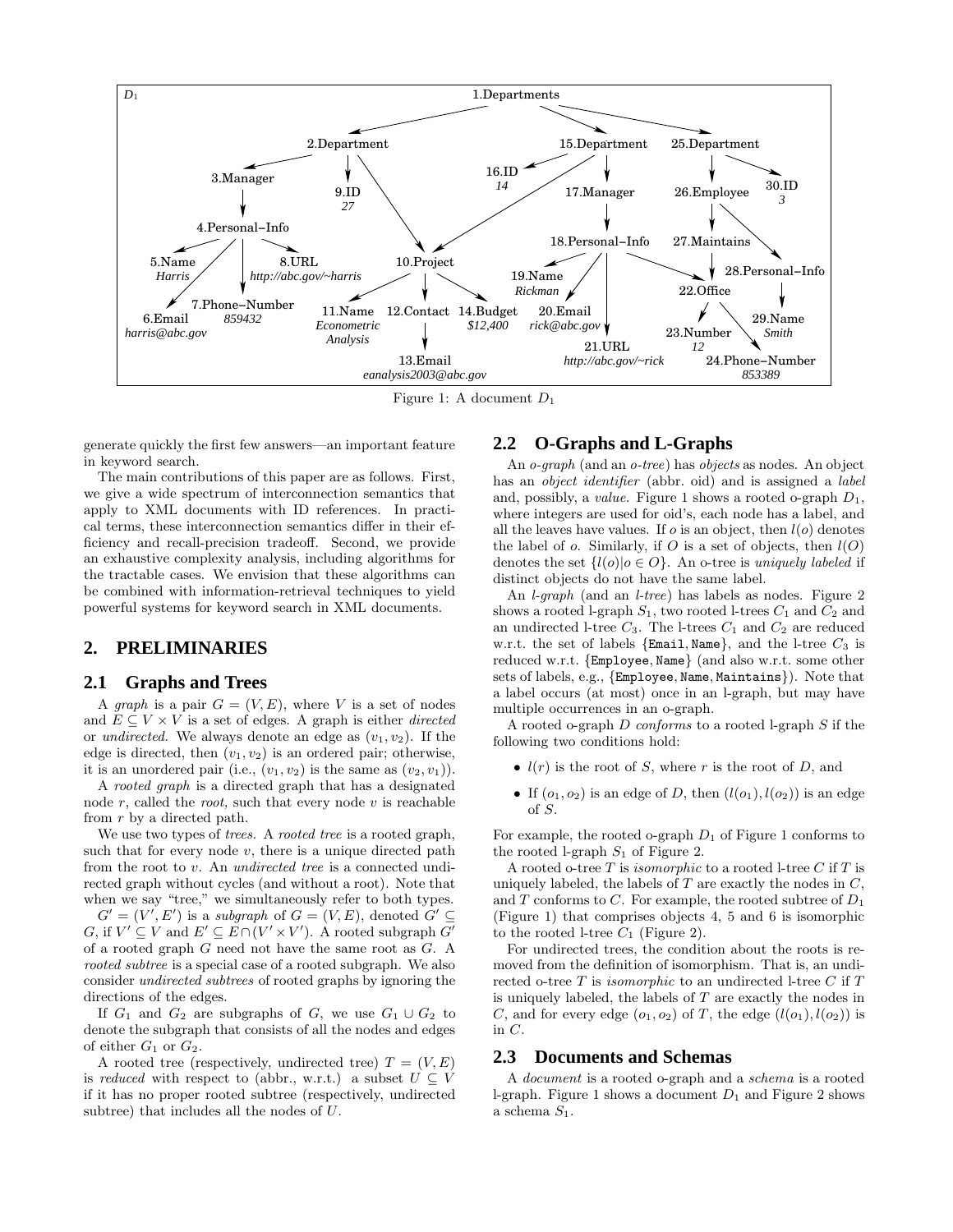

Figure 2: A schema  $S_1$ , rooted l-trees  $C_1$  and  $C_2$ , and an undirected l-tree  $C_3$ 

A document D may have a user-supplied schema. Alternatively, we can use the derived schema of D, denoted  $S_D$ , that consists of the following. The root  $l(r)$ , where r is the root of  $D$ , the labels of  $D$  as nodes, and all the edges  $(l(o_1), l(o_2))$ , where  $(o_1, o_2)$  is an edge of D. Note that  $S_D$ is the minimal schema that  $D$  conforms to; that is, if  $D$ conforms to  $S$ , then  $S_D$  is a rooted subgraph of  $S$  and both have the same root. As an example, the derived schema for  $D_1$  (Figure 1) is obtained from the schema  $S_1$  (Figure 2) by removing the edge from the label Project to the label URL (since  $D_1$  has no edge from a node labeled with Project to a node labeled with URL).

In the remainder of this paper, when we consider a document  $D$  with a schema  $S$ , we implicitly assume that  $D$ conforms to S.

## **3. INTERCONNECTION SEMANTICS**

## **3.1 Patterns**

Informally, an interconnection semantics is a collection  $P$ of queries. We refer to these queries as patterns and they will be formally defined shortly. A set of nodes  $O$ , in a given document  $D$ , is interconnected if it is in the result of applying some pattern of  $P$  to  $D$ . We follow the principle that patterns of  $P$  should represent only the basic semantic relationships that exist in  $D$ , as opposed to relationships that can be obtained from the basic ones by composition, additional processing, etc. In the parlance of relational databases, it means two things. First, a pattern of  $P$  should not have self joins, e.g., it should not represent the manager of the manager of an employee. Second, a pattern of  $P$  should not join a pair of attributes in two distinct ways, e.g., the pattern could join an employee and a manager by using either the relationship between employees and project managers or the relationship between employees and departments managers, but not by using both relationships. Translating these requirements to documents means that a subgraph of a document D represents a basic semantic relationship if it is a uniquely labeled subtree of D.

Formally, a rooted (respectively, undirected) pattern is a pair  $p = (L, C)$ , where L is a set of labels and C is a rooted (respectively, undirected) l-tree that is reduced w.r.t. L. Note that  $L$  includes (at least) all the leaves of  $C$ .

Intuitively, a pattern describes when objects having the labels of L are semantically related. For example, the rooted patterns  $({$  {Name, Email},  $C_1)$  and  $({$  {Name, Email},  $C_2)$ , where  $C_1$  and  $C_2$  are shown in Figure 2, describe when two objects labeled with Name and Email are interconnected in the document  $D_1$  (shown in Figure 1).

Formally, let O be a set of objects appearing in a document D. A rooted (respectively, undirected) pattern  $p =$  $(L, C)$  interconnects O in D, denoted  $p \models_D O$ , if  $l(O) = L$ and  $D$  has a rooted (respectively, undirected) subtree  $T$ , such that  $T$  includes all the objects of  $O$  and is isomorphic to C. Note that a pattern can only interconnect a set of uniquely-labeled objects (and, furthermore, T must be uniquely labeled).

As an example, consider again  $D_1$ ,  $C_1$  and  $C_2$ . The rooted pattern ( $\{\texttt{Name}, \texttt{Email}\}, C_1$ ) interconnects the pair of objects  $(5, 6)$  and also the pair  $(19, 20)$ , while the rooted pattern  $({$ Name, Email $}, C_2)$  interconnects the pair  $(11, 13)$ .

Some relationships cannot be captured by any rooted pattern. For example, in document  $D_1$ , object 19 and object 26 might be deemed meaningfully related, since they are the name of a manager and the employee that maintains the office of that manager, respectively. Yet, there is no uniquely-labeled rooted subtree of  $D_1$  that contains both objects 19 and 26; therefore, these two objects are not interconnected by any rooted pattern. Objects 19 and 26, however, are interconnected by the undirected pattern ({Name, Employee},  $C_3$ ), where  $C_3$  is the undirected l-tree shown in Figure 2.

An *interconnection semantics* is a set  $P$  of patterns. We say that  $P$  is *rooted* (respectively, *undirected*) if all its patterns are rooted (respectively, undirected). In principle, an interconnection semantics can also be mixed, i.e., have both rooted and undirected patterns.

Let  $D$  be a document,  $O$  be a subset of the objects of  $D$ , and  $P$  be an interconnection semantics. We say that  $O$  is P-interconnected, denoted  $P \models_D O$ , if P contains a pattern p, such that  $p \models_D O$ .

## **3.2 Queries and Their Complexity**

In our framework, a *query* is a set  $L$  of labels. Given a document  $D$  and an interconnection semantics  $P$ , an answer to a query L is a set O of objects, such that  $l(O) = L$ and  $P \models_D O$ . The *evaluation* problem is essentially an enumeration problem, that is, all the answers to a given query have to be generated successively. The satisfiability problem is that of deciding whether a given set O of objects is interconnected, i.e., whether  $\mathcal{P} \models_D O$ .

Usually, efficiency of query evaluation is measured in terms of data complexity [20]; that is, the query is assumed to be of a fixed size. The measure of query-and-data complexity [20] means that the query (as well as the document) has an un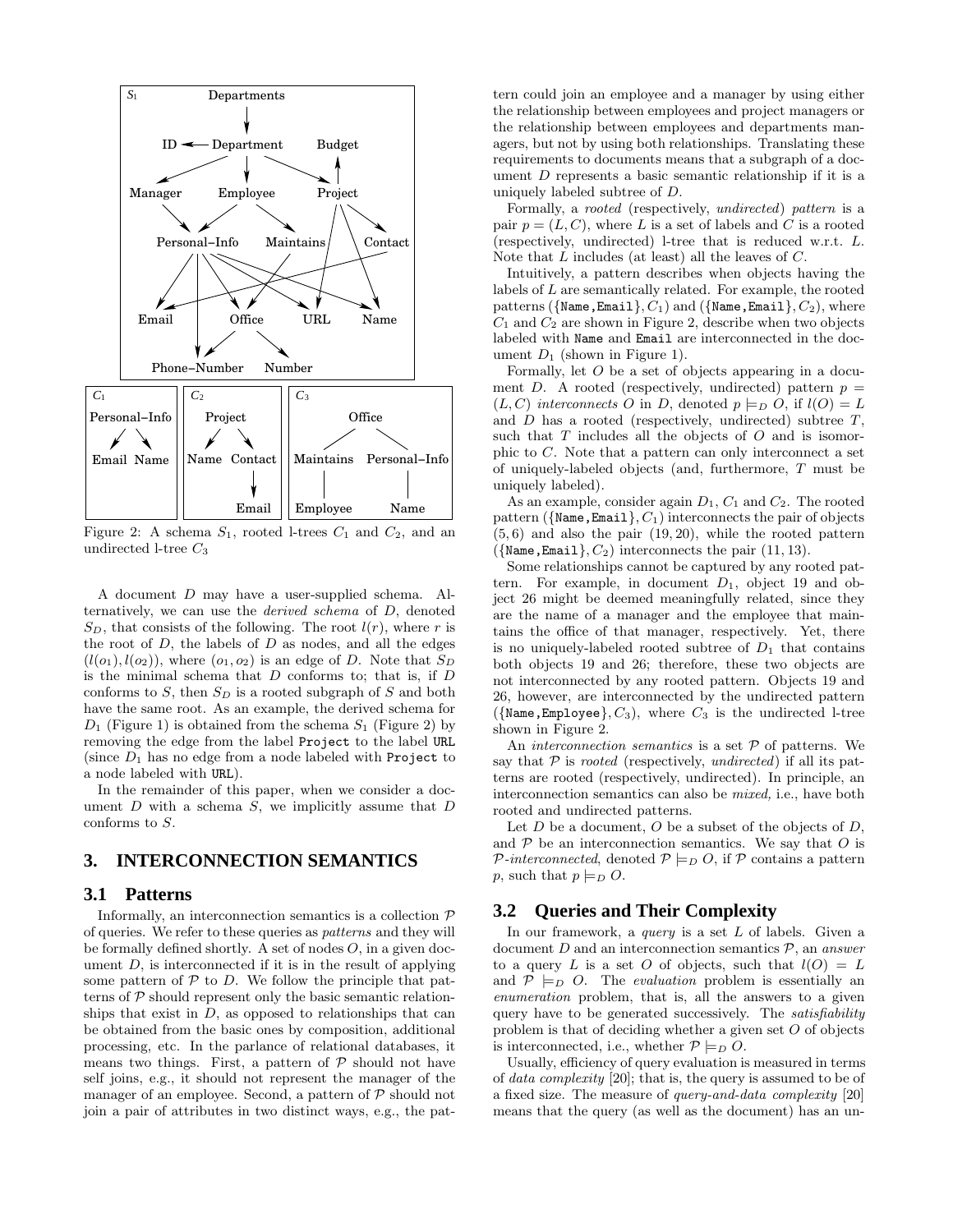bounded size. Consequently, the number of answers could be exponential in the input size and therefore, the running time should take into consideration both the input size and the output size.

Three complexity classes for enumeration problems are proposed in [12]. Polynomial total time means that the running time is polynomial in the combined size of the input and the output. Incremental polynomial time means that the time needed to generate the ith answer, after the first  $i - 1$  answers have already been produced, is polynomial in the combined size of the input and the first  $i - 1$  answers. The most efficient notion is enumeration with polynomial delay, that is, the running time between the generation of two consecutive answers is polynomial in the input size.

In this paper, we analyze the complexity of both the evaluation problem and the satisfiability problem under the two measures mentioned above. Data complexity means that the set  $O$ , in the satisfiability problem, and the query  $L$ , in the evaluation problem, are of a fixed size. Query-and-data complexity means that the sizes of  $O$  and  $L$  are unbounded. Note that under data complexity, if the satisfiability problem is in polynomial time, then so is the evaluation problem. Also note that the evaluation problem cannot be in polynomial total time if the non-emptiness problem is intractable, where the latter is the problem of deciding whether a given query has at least one answer.

If the interconnection semantics  $P$  is given explicitly, then it is part of the input. Since patterns are essentially projections of acyclic joins, the following proposition follows from the work of [21].

PROPOSITION 3.1. Let  $P$  be an explicit interconnection semantics that is part of the input. The following results hold under query-and-data complexity. The satisfiability problem is in polynomial time. The evaluation problem is in polynomial delay if  $P$  has (at most) one pattern for  $L$ ; otherwise, it is in incremental polynomial time.

#### **4. DERIVED SEMANTICS**

Expressing explicitly all the patterns of an interconnection semantics is not always convenient or practical. As an alternative, we present several interconnection semantics that can be derived automatically from the schema S of the given document D. These semantics may depend on the specific schema  $S$  that is used for  $D$ . Note that  $S$  can be any schema that D conforms to, including the derived schema  $S_D$ .

There are two approaches for solving the satisfiability and the evaluation problems when the interconnection semantics is derived from the schema. One is to generate all the patterns that are relevant to the set of labels at hand, thereby obtaining an explicit semantics. This approach is discussed in Section 5. The second approach is to find algorithms that can accept, as part of the input, the schema S rather than the derived semantics itself. In this section, we define the derived interconnection semantics and explore the second approach. Specifically, we give algorithms for the tractable cases. Lower bounds for the intractable cases are summarized in Section 7.

# **4.1** The Semantics  $\mathcal{P}_{all}^r(S)$  and  $\mathcal{P}_{all}^u(S)$

Given a document  $D$  conforming to a schema  $S$ , the interconnection semantics  $\mathcal{P}_{all}^r(S)$  comprises all rooted patterns  $(L, C)$ , such that L is a set of labels appearing in S and C

$$
\frac{\mathcal{P}_{\text{all}}^r - \text{ARRAY}(D, k)}{1: \text{ let } l_1, \ldots, l_m \text{ be the labels of } S_D, \text{ sorted} }
$$
\nin any topological order  
\n2: let  $o_1, \ldots, o_n$  be the objects of *D*, sorted  
\nin the order implied on their labels  
\n3: **for all**  $O \subseteq \{o_1, \ldots, o_n\}$  s.t.  $|O| \leq k$  **do**  
\n4: **if**  $|O| = 1$  **then**  $I[O] := 0$   
\n5: **else**  $I[O] := \infty$   
\n6: **for**  $i = 2, \ldots, n$  **do**  
\n7: **for all**  $O \subseteq \{o_1, \ldots, o_{i-1}\}$  such that  
\n $1 \leq |O| < k$  **do**  
\n8:  $O' := O \cup \{o_i\}$   
\n9: **if**  $O'$  is uniquely labeled **then**  
\n10: **for all parents**  $o$  of  $o_i$  in *D* **do**  
\n11:  $I[O'] = \min(I[O'], I[O \cup \{o\}] + 1)$   
\n12: return *I*

Figure 3: Enumerating results under the semantics  $\mathcal{P}_{all}^r$ 

is a rooted subtree of  $S$  that is reduced w.r.t.  $L$ . It is easy to show that a set O of objects is  $\mathcal{P}_{all}^{r}(S)$ -interconnected in  $D$  if and only if  $D$  has a uniquely-labeled rooted subtree  $T$ that contains O. Thus, determining interconnectivity does not depend on the specific schema that is used for D; that is,  $\mathcal{P}_{\text{all}}^r(S) \models_D O$  if and only if  $\mathcal{P}_{\text{all}}^r(S_D) \models_D O$ . Hence, by a slight abuse of notation, we may sometimes write  $\mathcal{P}_{all}^r$  instead of  $\mathcal{P}_{\text{all}}^r(S)$ .

The interconnection semantics  $\mathcal{P}_{all}^u(S)$  is the set of all undirected patterns  $(L, C)$ , such that L is a set of labels appearing in  $S$  and  $C$  is an undirected subtree of  $S$  that is reduced w.r.t. L. If  $\mathcal{P}_{all}^r(S) \models_D O$ , then  $\mathcal{P}_{all}^u(S) \models_D O$ . The advantage of  $\mathcal{P}_{all}^{u}(S)$  is the ability to interconnect objects even when they are not part of a rooted hierarchy, as shown earlier for document  $D_1$  using the undirected pattern  $({$ {Name,Employee}, $C_3$ ).

We now show that the satisfiability problem for  $\mathcal{P}_{all}^{r}(S_D)$  is in polynomial time under data complexity if  $S_D$  is acyclic. The algorithm of Figure 3 uses dynamic programming in order to decide whether  $\mathcal{P}_{all}^r(S_D) \models_D O$ , for all sets O of objects in a given document D, such that  $|O| \leq k$ . The output is given by the array  $I$ . Upon termination, the value of  $I[O]$  is the size of a minimal rooted subtree  $C \subseteq S_D$ , such that  $(l(O), C) \models_D O;$  if  $\mathcal{P}_{\text{all}}^r(S_D) \not\models_D O,$  then  $I[O] = \infty$ . Note that the values of  $I[O]$  could be used for ranking the results based on proximity, since a smaller value means that the objects of O are included in a smaller subtree of D. Furthermore, the algorithm could be extended to take into account an arbitrary weight function on the edges, thereby enabling a wider range of ranking functions.

In Lines 3–5,  $I[O]$  is initialized either to  $\infty$ , if  $1 < |O| \leq k$ , or to 0, if  $|O| = 1$ . In Lines 6–11, the objects of D are traversed according to a topological order on their labels, as implied by  $S_D$ . Let  $o_1, \ldots, o_n$  be the objects of D, sorted in that order. When object  $o_i$  is visited, we consider all  $I[O\cup\{o_i\}],$  where  $O\subseteq\{o_1,\ldots,o_{i-1}\}$  and  $|O|< k$ . If  $O\cup\{o_i\}$ has a repeated label, then  $I[O \cup \{o_i\}]$  is left unchanged. Otherwise,  $I[O \cup \{o_i\}]$  is assigned the minimal value among all  $I[O \cup \{o\}] + 1$ , where o is some parent of  $o_i$  in D. Note that all the parents of an object precede that object in the order  $o_1, \ldots, o_n$ . Hence, for every parent o of  $o_i$ , the value of  $I[O\cup \{o\}]$  is already determined when  $o_i$  is visited.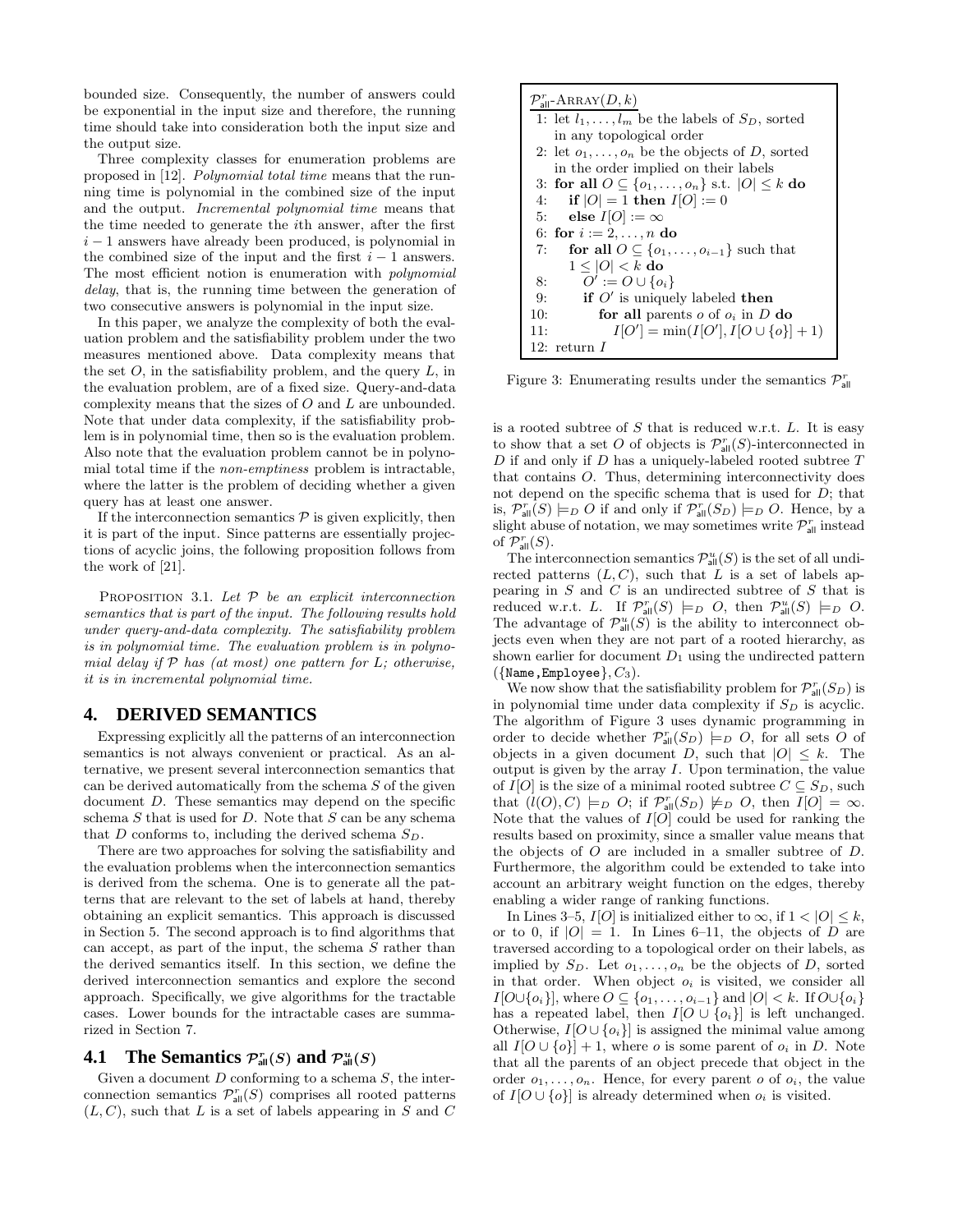THEOREM 4.1. Let  $D$  be a document with an acyclic  $S_D$ , and let O be a set of objects of D, such that  $|O| \leq k$ . If  $\mathcal{P}_{\text{all}}^{r}(S_D) \models_D O$ , then the final value of  $I[O]$  is the size of a minimal rooted subtree of D that contains O and is uniquelylabeled; otherwise,  $I[O] = \infty$ . The running time of  $\mathcal{P}_{all}^r$  $\text{ARRAY}(D, k)$  is  $\mathcal{O}(mn^{k-1})$ , where n and m are the number of objects and edges of D, respectively.

COROLLARY 4.2. For the semantics  $\mathcal{P}_{all}^r(S)$ , the satisfiability and the evaluation problems are solvable in polynomial time, under data complexity, if  $S_D$  is acyclic.

# **4.2** The Semantics  $\mathcal{P}_{\min}^r(S)$  and  $\mathcal{P}_{\min}^u(S)$

The semantics  $\mathcal{P}_{all}^r$  and  $\mathcal{P}_{all}^u$  occasionally interconnect objects that are rather weakly related to each other. For example, in document  $D_1$  (Figure 1), object 11 (the name of a project) and object 8 (the URL of a manager) are  $\mathcal{P}_{all}^{r}(S_1)$ interconnected, where  $S_1$  is given in Figure 2.

The above problem can be avoided by adopting the common assumption (e.g., [2]) that meaningfully-related objects must be close to each other. Thus, for a given schema  $S$ , we define the notion of minimal patterns as follows. A rooted (respectively, undirected) pattern  $p = (L, C)$  is minimal w.r.t. S if C is a minimal-size rooted (respectively, undirected) subtree of S that includes all the labels of L. Note that since  $C$  is minimal, it is also reduced w.r.t.  $L$ .

For example, consider  $S_1$ ,  $C_1$  and  $C_2$  from Figure 2. The pattern  $({$  [Name, Email},  $C_1$ ) is minimal w.r.t.  $S_1$ , but the pattern  $(\{\mathtt{Name}, \mathtt{Email}\}, C_2)$  is not.

Formally, given a schema  $S$ , the interconnection semantics  $\mathcal{P}_{\min}^r(S)$  is the set of all rooted patterns that are minimal w.r.t. S. Note that defining  $\mathcal{P}_{\min}^r(S)$  in terms of a schema S is not a limitation, because the derived schema can always be used if no schema is explicitly given.

The semantics  $\mathcal{P}_{\min}^r(S)$  gracefully handles missing information. Consider, for example, document  $D_1$  (Figure 1) and schema  $S_1$  (Figure 2). The fact that  $S_1$  has an edge from Project to URL implies that the URL of object 10 is missing from  $D_1$ . This is realized by the semantics  $\mathcal{P}_{\min}^r(S_1)$ that does not interconnect object 10 with any object labeled with URL, because the only minimal rooted pattern for the set of labels  $\{Project, URL\}$  is  $(\{Project, URL\}, C)$ , where C is the l-tree comprising the single edge from Project to URL.

The interconnection semantics  $\mathcal{P}_{\min}^u(S)$  is defined similarly to  $\mathcal{P}_{\min}^r(S)$ ; that is,  $\mathcal{P}_{\min}^u(S)$  is the set of all undirected patterns that are minimal w.r.t. S. The semantics  $\mathcal{P}_{\min}^r(S)$  and  $\mathcal{P}_{\min}^u(S)$  are incomparable; that is, for some documents and schemas, there are sets of objects that are  $\mathcal{P}_{\min}^r(S)$ -interconnected but not  $\mathcal{P}_{\min}^u(S)$ -interconnected and vice-versa. Unlike  $\mathcal{P}_{\text{all}}^r(S)$  and  $\mathcal{P}_{\text{all}}^u(S)$ , both  $\mathcal{P}_{\text{min}}^r(S)$  and  $\mathcal{P}_{\min}^u(S)$  have a tractable data complexity (even if S is cyclic).

Testing  $\mathcal{P}_{\min}^r(S) \models_D O$  is done by computing the sizes  $n_1$ and  $n_2$  of the minimal rooted subtree of  $D$  that contains O and the minimal rooted subtree of S that contains  $l(O)$ , respectively. It is easy to show that  $\mathcal{P}_{\min}^r(S) \models_D O$  if and only if  $n_1 = n_2$ . The numbers  $n_1$  and  $n_2$  can be computed by adapting a known algorithm [6] for finding Steiner trees to directed graphs. Testing  $\mathcal{P}_{\min}^u(S) \models_D O$  is similar.

THEOREM 4.3.  $\mathcal{P}_{\min}^r(S) \models_D O$  and  $\mathcal{P}_{\min}^u(S) \models_D O$  can be tested in  $\mathcal{O}(n_s m_s + n_d m_d + (n_s + n_d)^3 2^{|O|} + (n_s + n_d) 3^{|O|})$ time, where  $n_s$  and  $m_s$  are the number of labels and edges of S, respectively, and  $n_d$  and  $m_d$  are the number of objects and edges of D, respectively.



Figure 4: A Venn diagram for the derived semantics

COROLLARY 4.4. For the semantics  $\mathcal{P}_{\min}^r(S)$  and  $\mathcal{P}_{\min}^u(S)$ , the satisfiability and the evaluation problems are solvable in polynomial time under data complexity.

# **4.3** The Semantics  $\mathcal{P}^r_{\text{uca}}(S)$

The semantics  $\mathcal{P}_{\min}^r(S)$  and  $\mathcal{P}_{\min}^u(S)$  may occasionally miss meaningfully related objects just because they are slightly too far away from each other. For example, consider document  $D_1$  (Figure 1), schema  $S_1$  and the rooted l-trees  $C_1$ and  $C_2$  (Figure 2). The semantics  $\mathcal{P}_{\min}^r(S_1)$  does not include the pair  $(11, 13)$  as an answer for the set of labels {Name, Email}, because the pattern ({Name, Email},  $C_2$ ) is not minimal w.r.t.  $S_1$ . Dealing with this problem requires a different notion of minimal rooted subtrees—one that allows to define both  $({\mathtt{Name}, \mathtt{Email}}, C_1)$  and  $({\mathtt{Name}, \mathtt{Email}}, C_2)$ as minimal patterns. This is done as follows.

Consider an acyclic schema  $S$  and a set of labels  $L$ . A node  $l$  of S is a common ancestor of L in S if every label of L is reachable from l via a directed path in S. A rooted pattern  $p = (L, C)$ , where C is a rooted subtree of S, is structurally  $minimal$  w.r.t.  $S$  if the following holds.  $C$  does not have any node, other than the root, that is a common ancestor of L in S. For example, the rooted patterns ( $\{\texttt{Name}, \texttt{Email}\}, C_1)$ and  $({\text{Name}, \text{Email}}, C_2)$  are structurally minimal w.r.t. the schema  $S_1$  (Figure 2); in fact, these are the only two rooted patterns for the set of labels {Name,Email} that are structurally minimal w.r.t.  $S_1$ .

Given an acyclic schema  $S$ , the interconnection semantics  $\mathcal{P}^r_{\text{uca}}(S)$  (where uca stands for *unique common ancestor*) is the set of all rooted patterns that are structurally minimal w.r.t. S. Note that this semantics is only defined for acyclic schemas, since it may yield rather strange results when the schema is cyclic. Clearly, the interconnection semantics  $\mathcal{P}_{\text{uca}}^r$ does not have an analogous undirected semantics.

For document  $D_1$  (Figure 1) and schema  $S_1$  (Figure 2), the answers to the query {Name,Email}, under the semantics  $\mathcal{P}^r_{\text{uca}}(S_1)$ , are the pairs  $(5,6)$ ,  $(19,20)$  and  $(11,13)$ .

To show that  $\mathcal{P}_{\text{uca}}^r$  has a polynomial data complexity, we reduce  $\mathcal{P}_{\text{uca}}^r$ -interconnectivity to  $\mathcal{P}_{\text{all}}^r$ -interconnectivity as follows. Let D be a document that conforms to an acyclic schema S. Given an instance  $\mathcal{P}^r_{\text{uca}}(S) \models_D O$  of the satisfiability problem, let A be the set of all common ancestors of  $l(O)$  in S. For a label  $l \in A$ , document  $D_l$  is obtained from D by deleting all objects o, such that  $l(o) \in A$  and  $l(o) \neq l$ ; in addition, a new root may have to be added to  $D_l$ . It can be shown that  $\mathcal{P}^r_{\text{uca}}(S) \models_D O$  if and only if there is an  $l \in A$ , such that  $\mathcal{P}_{all}^r \models_{D_l} O$ . The following is therefore a consequence of Theorem 4.1.

 $COROLLARY$  4.5. Let  $S$  be an acyclic schema. For the semantics  $\mathcal{P}_{\text{uca}}^r(S)$ , the satisfiability and the evaluation problems are solvable in polynomial time under data complexity.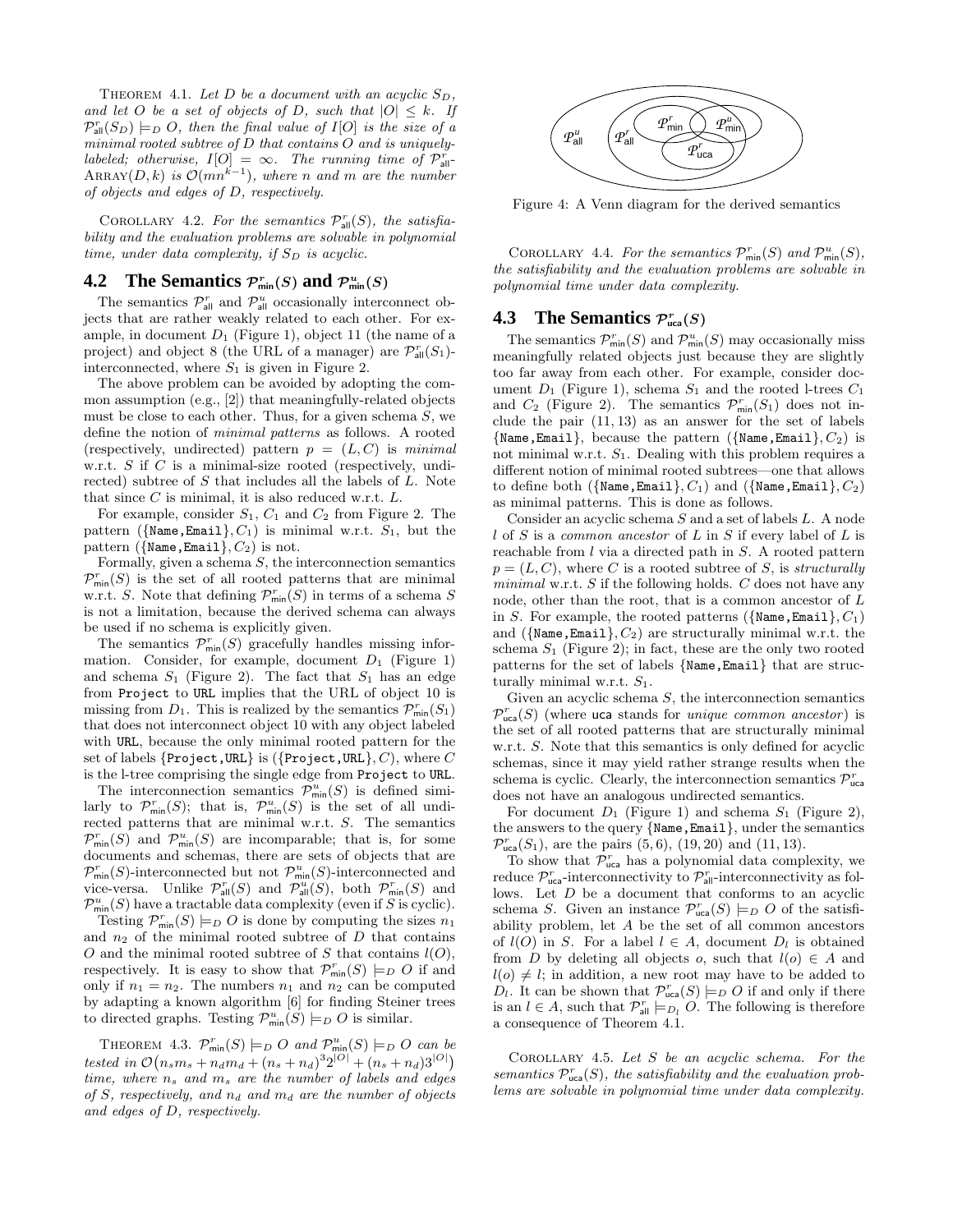```
STEINERTREES(G, U)1: if no rooted subtree of G contains U then
2: return ∅
3: for all minimal topologies \tau of U do
4: MATERIALIZETOPOLOGY(G, \tau)MATERIALIZETOPOLOGY(G, \tau)1: if \tau contains only one node v then
2: return ({v}, \emptyset)3: arbitrarily choose a leaf v and an edge (u, v) of \tau4: \mathcal{T}_1 := \text{MATERIALIZEToPOLOGY}(G, \tau - v)5: \mathcal{T}_2 := \text{MINIMALPATHs}(G, u, v)6: \mathcal{T} := \emptyset7: for all T_1 \in \mathcal{T}_1 do
8: for all T_2 \in T_2 do
9: \mathcal{T} := \mathcal{T} \cup \{T_1 \cup T_2\}10: return T
```
Figure 5: Enumerating Steiner trees

#### **4.4 Comparing the Derived Semantics**

Figure 4 shows when an interconnection under one semantics is implied by an interconnection under another semantics. Note that the semantics  $\mathcal{P}_{\min}^r(S)$ ,  $\mathcal{P}_{\min}^u(S)$  and  $\mathcal{P}_{\text{uca}}^r(S)$ are pairwise incomparable. For tree documents,  $\mathcal{P}_{\min}^r(S)$ interconnectivity is implied by  $\mathcal{P}_{\min}^u(S)$ -interconnectivity. In a case study we conducted,  $\mathcal{P}^r_{\text{uca}}(S)$ -interconnectivity was usually implied by  $\mathcal{P}_{\min}^r(S)$ -interconnectivity.

A special case is when the schema (but not necessarily the document) is a tree. Given a tree schema S and any subset L of the labels of S, there is exactly one rooted subtree of S that is reduced w.r.t. L. Moreover, that rooted subtree coincides with the only undirected subtree of S that is reduced w.r.t. L. Therefore, for all the interconnection semantics considered earlier in this section, the same set of patterns is derived from S. This observation and Proposition 3.1 lead to the following.

Corollary 4.6. Let D be a document with a tree schema S. For a set O of an unbounded size, the following are equivalent and can be tested in polynomial time:  $\mathcal{P}_{\text{all}}^r(S) \models_D$ O,  $\mathcal{P}_{all}^u(S) \models_D O$ ,  $\mathcal{P}_{min}^r(S) \models_D O$ ,  $\mathcal{P}_{min}^u(S) \models_D O$  and  $\mathcal{P}^r_{\text{uca}}(S) \models_D O$ . Moreover, under query-and-data complexity, the evaluation problem is solvable with polynomial delay.

#### **5. ENUMERATING PATTERNS**

We conducted a case study of several well-known XML documents and their DTDs (e.g., RSS, DBLP, Mondial and Shakespeare Plays) and concluded that the number of patterns, for a given set of labels, is usually not large (although in some cases this number could be very large). This observation has led us to an alternative approach to solving the satisfiability and the evaluation problems. In this approach, we first generate the patterns that correspond to the labels of the given query (or the given objects) and then employ Proposition 3.1. To make this approach practical, we need efficient algorithms for enumerating the relevant patterns.

In general, we are given a document  $D$  that conforms to a schema  $S$  and a set of labels  $L$ , where  $L$  is either a query or comprises the labels of a given set of objects. The goal is to generate all the patterns of the form  $(L, C)$ , such that  $(L, C)$  is in a given derived interconnection semantics  $P$ .



Figure 6: A graph  $G_1$  and three topologies  $\tau_1$ ,  $\tau_2$  and  $\tau_3$ 

We start with the semantics  $\mathcal{P}_{\min}^r$ . The problem at hand is to enumerate all the minimal-size rooted subtrees of S that contain L; these subtrees are known as the Steiner trees of L. Traditionally, the Steiner-tree problem [11] is to find one such tree. We show how to enumerate all Steiner trees of  $L$ in polynomial total time, assuming that  $L$  has a fixed size.

The input is a weighted, directed graph  $G = (V, E, w)$  and a subset  $U \subseteq V$ , where U is of a fixed size (note that w is a positive weight function defined on  $E$ ). First, we define a key notion as follows. A *topology* of  $U$  in  $G$  is a weighted, rooted tree  $\tau = (V_\tau, E_\tau, w_\tau)$ , such that  $(1)$   $U \subseteq V_\tau \subseteq V$ , (2) every node  $v \in V_{\tau} \setminus U$  has at least two outgoing edges in  $\tau$ , and (3) for all edges  $e = (u, v) \in E_{\tau}$ , the weight  $w_{\tau}(e)$ is equal to the weight of a minimal path of  $G$  from  $u$  to  $v$ ; if there is no such path, then  $w_{\tau}(e) = \infty$ . The topology  $\tau$  of U is minimal if its weight is the minimum among all topologies of U. For example, Figure 6 depicts a graph  $G_1$  and three topologies of  $\{u, v, w\}$ . The topology  $\tau_1$  is minimal.

It can be shown that a topology of U has at most  $2|U| - 1$ nodes. Therefore, all the topologies of  $U$  in  $G$  can be found in polynomial time, since  $U$  has a fixed size. The algorithm  $STEINERTREES(G, U)$  of Figure 5 enumerates the Steiner trees of U in G by considering each minimal topology  $\tau$  of U and replacing every edge  $e = (u, v)$  of  $\tau$  with some minimalweight path of  $G$  from  $u$  to  $v$ . The replacements are done by calling MATERIALIZETOPOLOGY $(G, \tau)$ . Note that, in Line 4, MATERIALIZETOPOLOGY calls itself recursively, on a smaller topology, i.e., a leaf v is removed from  $\tau$ . For every materialized topology  $T_1$  that is returned by the recursive call, Lines 7–9 perform all possible replacements of the edge  $(u, v)$ with some minimal path  $T_2$ . The result of each replacement is a Steiner tree  $T_1 \cup T_2$ , comprising the nodes and edges of  $T_1$ and  $T_2$ , and it is added to  $\overline{T}$ . Due to its simplicity, we omit the description of the algorithm MINIMALPATHS $(G, u, v)$  for enumerating minimal-weight paths.

THEOREM 5.1. The algorithm STEINERTREES $(G, U)$  enumerates all Steiner trees of U in G in polynomial total time.

The running time can be improved to polynomial delay by using coroutines, as done in [16]. Essentially, the same algorithm applies also to undirected graphs. Thus, for both  $\mathcal{P}_{\min}^r(S)$  and  $\mathcal{P}_{\min}^u(S)$ , all patterns  $(L, C)$ , for a given L, can be enumerated with polynomial delay.

Patterns can be enumerated with polynomial delay also in the case of  $\mathcal{P}_{\text{all}}^r(S)$ ,  $\mathcal{P}_{\text{all}}^u(S)$  and  $\mathcal{P}_{\text{uca}}^r(S)$  by using enumeration algorithms described in [16] and, in the case of  $\mathcal{P}^r_{\text{uca}}(S)$ , combining an algorithm of [16] with the reduction of  $\mathcal{P}^r_{\text{uca}}(S)$ to  $\mathcal{P}_{all}^r(S)$  that is described in Section 4.3. Note that the algorithms for enumerating patterns of  $\mathcal{P}_{all}^r(S)$ ,  $\mathcal{P}_{all}^u(S)$  and  $\mathcal{P}^r_{\text{uca}}(S)$  do not assume that L has a fixed size (in contrast to the enumeration algorithms for  $\mathcal{P}_{\min}^r(S)$  and  $\mathcal{P}_{\min}^u(S)$ . There are also algorithms that enumerate patterns of  $\mathcal{P}_{all}^r(S)$ ,  $\mathcal{P}^u_{\text{all}}(S)$  and  $\mathcal{P}^r_{\text{uca}}(S)$  in increasing weight and with polynomial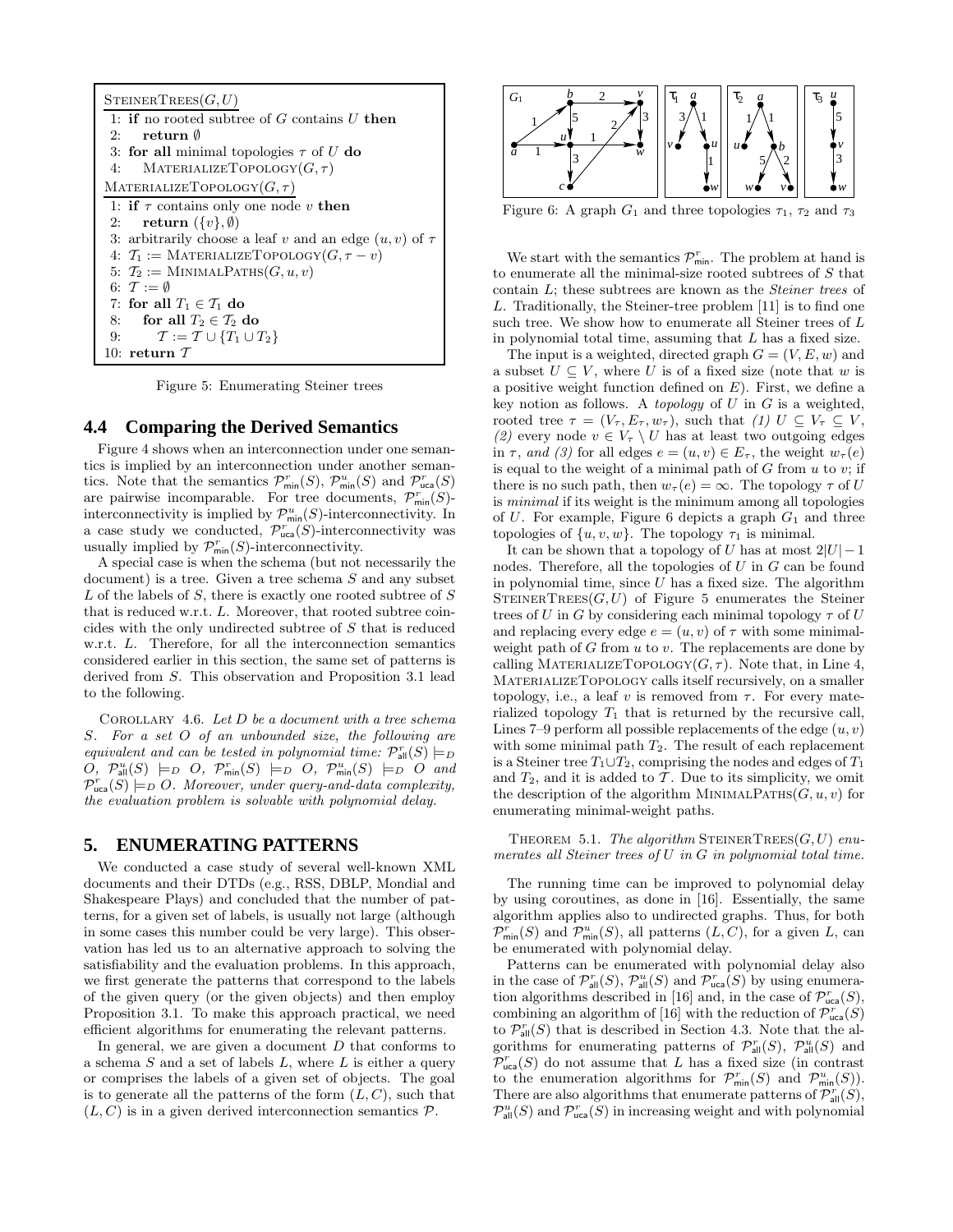delay, provided that the size of  $L$  is fixed. Therefore, if ranking is based on proximity, one can use these algorithms in order to generate query results in a ranked order. See [15] for more details, including the notion of enumerating patterns in an approximate order.

In summary, patterns can be enumerated quickly if there are not too many of them. In any case, since the enumeration is with polynomial delay (in the schema size), the stream of enumerated patterns has a fast flow and the patterns can be used to compute query answers as soon as they are generated. Another advantage is the ability to translate patterns to an XML query language, such as XQuery.

## **6. UNIVERSAL INTERCONNECTIONS**

Interconnections semantics have been applied thus far in an existential manner; that is, one evidence for interconnection is sufficient. It is also possible to apply interconnection semantics universally by requiring that there will be an evidence of interconnection in every context implied by the document. For example, in document  $D_1$  (Figure 1), objects 5 and 13 are  $\mathcal{P}_{all}^{r}$ -interconnected, because there is a rooted subtree of  $D_1$  (with object 2 as its root) that is uniquely labeled and reduced w.r.t. the set of objects {5, 13}. There is also a second rooted subtree (with object 1 as its root) that is reduced w.r.t. {5, 13}. In the context of the second subtree, however, there is no evidence that objects 5 and 13 are  $\mathcal{P}_{all}^{r}$ -interconnected, because that subtree has two objects, 2 and 15, that are labeled with Department.

A universal application of an interconnection semantics  $P$  depends on how we define the possible contexts of a set O of objects in a document D. Formally, contexts $_D(O)$  is a nonempty set of subtrees of D that are reduced w.r.t. O (it is natural to consider only reduced subtrees as possible contexts, since they have no redundant parts as far as the set O is concerned). The exact definition of contexts $_D(O)$ may depend on  $P$ . Intuitively,  $O$  is universally interconnected if every subtree in *contexts* $_D(O)$  is an evidence of interconnection. Formally, we say that  $O$  is universally  $P$ interconnected in D, denoted  $\mathcal{P} \models_{\forall D} O$ , if for every subtree  $T \in \text{contexts}_D(O)$ , there is a pattern  $(l(O), C) \in \mathcal{P}$ , such that  $T$  is isomorphic to  $C$ . Note that this definition cannot be satisfied vacuously, since  $contexts_D(O)$  is nonempty.

In this section, we discuss universal interconnectivity under the semantics  $\mathcal{P}_{all}^r$  and  $\mathcal{P}_{all}^u$ , and we use the following definition of  $contexts_D(O)$ . For a rooted (respectively, undirected) interconnection semantics  $P$ , we define *contexts* $_D(O)$ to be the set of all rooted (respectively, undirected) subtrees of D that are reduced w.r.t. O. This definition implies that O is universally  $\mathcal{P}_{all}^r$ -interconnected (respectively,  $\mathcal{P}_{all}^u$ interconnected) in  $D$  if and only if there is no rooted (respectively, undirected) subtree  $T$  of  $D$ , such that  $T$  is reduced w.r.t. O but not uniquely labeled. Hence,  $\mathcal{P}_{all}^r$ ,  $\mathcal{P}_{all}^u$  and their universal versions are all equivalent on tree documents (but not on documents conforming to tree schemas).

Consider document  $D_1$  of Figure 1 and let  $L$  be the set of labels  $\{\text{Name}, \text{Email}\}.$  The set  $\{(5, 6), (19, 20), (11, 13)\}$ comprises all pairs of objects for L that are universally  $\mathcal{P}_{all}^r$ interconnected. This set also comprises all pairs of objects for L that are universally  $\mathcal{P}_{all}^u$ -interconnected in  $D_1$ . As another example, objects 15 (a department) and object 10 (a project) are not universally  $\mathcal{P}_{all}^{r}$ -interconnected, because the project belongs to more than one department.

The following important property is instrumental in devel-

TSENUMERATION $(D, L, \mathcal{P})$ 

- 1: let  $\tau$  be the minimal topology of L in  $S_D$
- 2: let  $\hat{V}$  be the set of all objects in D with labels from  $\tau$
- 3:  $\hat{E} := \{ (o_1, o_2) \mid o_1, o_2 \in \hat{V}, (l(o_1), l(o_2)) \text{ is an edge in } \}$  $\tau$  and  $\mathcal{P} \models_{\forall, D} \{o_1, o_2\}$
- 4: let  $\hat{G}$  be the o-graph  $(\hat{V}, \hat{E})$
- 5: let  $l_{\tau}$  be the root of  $\tau$
- 6: add to  $\hat{G}$  a new object r that has a new label
- 7: add to  $\hat{G}$  edges from r to all objects labeled with  $l_{\tau}$
- 8: let  $\hat{D}$  be the subgraph of  $\hat{G}$  that is induced by all the objects that are reachable from the root  $r$ 9: enumerate all sets O s.t.  $l(O) = L$  and  $(L, \tau) \models_{\hat{D}} O$

Figure 7: Enumerating results under universal semantics

oping efficient algorithms for testing universal interconnectivity. A set of objects O is universally  $\mathcal{P}^u_{all}$ -interconnected if and only if every pair of objects from  $O$  is universally  $\mathcal{P}^u_{all}$ -interconnected. Interestingly, a similar result for universal  $\mathcal{P}_{all}^r$ -interconnectivity holds only if the document is acyclic. The next theorem shows that for the interconnection semantics  $\mathcal{P}_{all}^r$  and  $\mathcal{P}_{all}^u$ , universal interconnectivity is more tractable than interconnectivity.

THEOREM 6.1. The satisfiability problem is in polynomial time under query-and-data complexity in the following two cases. First, the semantics is universal  $\mathcal{P}_{all}^u$ . Second, the semantics is universal  $\mathcal{P}_{all}^r$  and the document is acyclic.

Obviously, the proof uses the above property. However, it also needs algorithms for testing universal interconnectivity under  $\mathcal{P}_{all}^r$  and  $\mathcal{P}_{all}^u$  when O has only two objects. The details of these algorithms are rather intricate and follow from a close connection between our problems and the subgraph homeomorphism problem [7, 13, 19]. Interestingly, if  $S_D$ is acyclic and  $D$  has  $n$  objects and  $m$  edges, then all the pairs of objects that are universally  $\mathcal{P}_{all}^r$ -interconnected can be found in  $\mathcal{O}(nm)$ -time. Thus, after this preprocessing,  $\mathcal{P}_{all}^r \models_{\forall, D} O$  can be tested in  $\mathcal{O}(|O|^2)$  time.

For documents that conform to tree schemas and for the universal version of either  $\mathcal{P}_{all}^r$  or  $\mathcal{P}_{all}^u$ , all the answers to a query L can be enumerated with polynomial delay. The algorithm TSENUMERATION $(D, L, \mathcal{P})$  of Figure 7 enumerates all subsets O of the objects of D, such that  $l(O) = L$  and  $\mathcal{P} \models_{\forall, D} O$ , where P is either  $\mathcal{P}_{all}^r$  or  $\mathcal{P}_{all}^u$ . It is assumed that the derived schema  $S_D$  is a tree. Furthermore, the labels of L appear in  $S_D$  (otherwise, the result is empty).

The algorithm is a reduction to the evaluation problem under ordinary (i.e., existential)  $P$ -interconnectivity. The first step of the algorithm is to create the minimal topology  $\tau$  of L in  $S_D$  (based on the definition of a topology in Section 5). Note that since  $S_D$  is a tree, the minimal topology is unique and can be found efficiently. Next,  $\hat{G}$  is the o-graph consisting of all objects  $o$  of  $D$ , such that the label of o appears in  $\tau$ . A pair of objects  $o_1$  and  $o_2$  is connected by an edge in  $\hat{G}$  if there is an edge between their labels in  $\tau$  and  $\{o_1, o_2\}$  is universally P-interconnected in D. The document  $\hat{D}$  is obtained from  $\hat{G}$  by adding a new root r with a new label  $l_r$ . There are edges from r to all the objects that have the root of  $\tau$  as their label. If D has objects that are not reachable from the new root, then they are removed. Line 9 enumerates all subsets O of the objects of